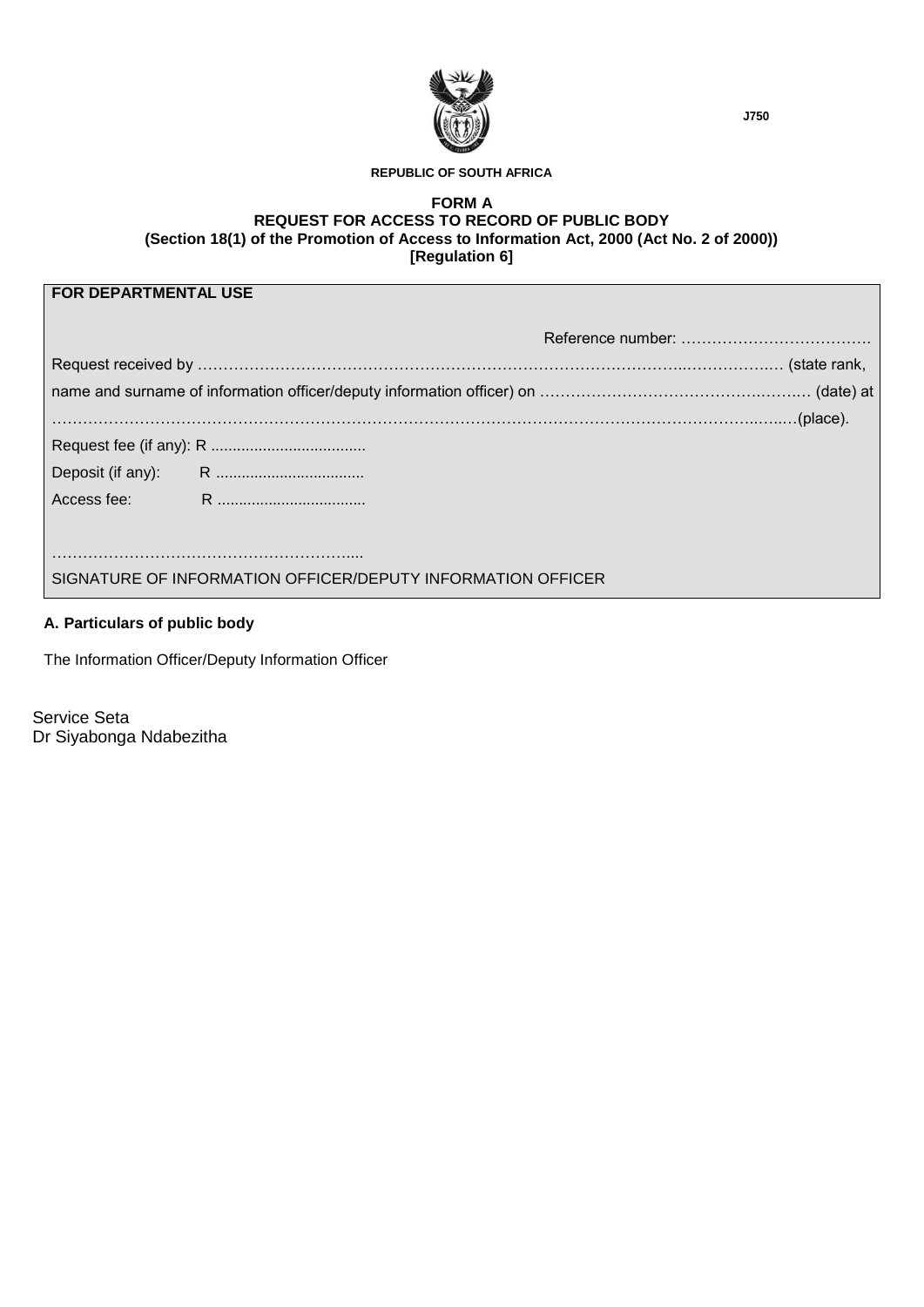## **B. Particulars of person requesting access to the record**

| (a) The particulars of the person who requests access to the record must be given below.<br>(b) The address and/or fax number in the Republic to which the information is to be sent, must begiven.<br>(c) Proof of the capacity in which the request is made, if applicable, must be attached. |  |  |  |  |  |  |  |  |  |  |  |  |  |
|-------------------------------------------------------------------------------------------------------------------------------------------------------------------------------------------------------------------------------------------------------------------------------------------------|--|--|--|--|--|--|--|--|--|--|--|--|--|
| Full names and surname:                                                                                                                                                                                                                                                                         |  |  |  |  |  |  |  |  |  |  |  |  |  |
| Identity number:                                                                                                                                                                                                                                                                                |  |  |  |  |  |  |  |  |  |  |  |  |  |

| Postal address:   | P.O. Box 61217, Marshalltown, Johannesburg, 2107 |  |  |  |  |  |  |  |
|-------------------|--------------------------------------------------|--|--|--|--|--|--|--|
| Telephone number: | (084):0544733                                    |  |  |  |  |  |  |  |
| E-mail address:   |                                                  |  |  |  |  |  |  |  |

Capacity in which request is made, when made on behalf of another person:

## **C. Particulars of person on whose behalf request is made**

| This section must be completed ONLY if a request for information is made on behalf of another person.                                                                                                                                                                                                                                                                       |   |   |   |                                 |          |   |   |   |          |   |  |
|-----------------------------------------------------------------------------------------------------------------------------------------------------------------------------------------------------------------------------------------------------------------------------------------------------------------------------------------------------------------------------|---|---|---|---------------------------------|----------|---|---|---|----------|---|--|
| Full names and surname:                                                                                                                                                                                                                                                                                                                                                     |   |   |   | Hola Bon Renaissance Foundation |          |   |   |   |          |   |  |
| Identity number:                                                                                                                                                                                                                                                                                                                                                            | N | P | O |                                 | $\Omega$ | 3 | 5 | 2 | $\theta$ | 6 |  |
| D. Particulars of record<br>Provide full particulars of the record to which access is requested, including the reference number if that is known<br>(a)<br>to you, to enable the record to be located.<br>If the provided space is inadequate, please continue on a separate folio and attach it to this form. The requester<br>(b)<br>must sign all the additional folios. |   |   |   |                                 |          |   |   |   |          |   |  |
| 1. Description of record or relevant part of the record:<br>Annual Report of Service Seta from 2012 to 2018                                                                                                                                                                                                                                                                 |   |   |   |                                 |          |   |   |   |          |   |  |
| Auditor General Findings of Service Seta from 2012-2018                                                                                                                                                                                                                                                                                                                     |   |   |   |                                 |          |   |   |   |          |   |  |

……………………………………………………………………………………………………………………………………………..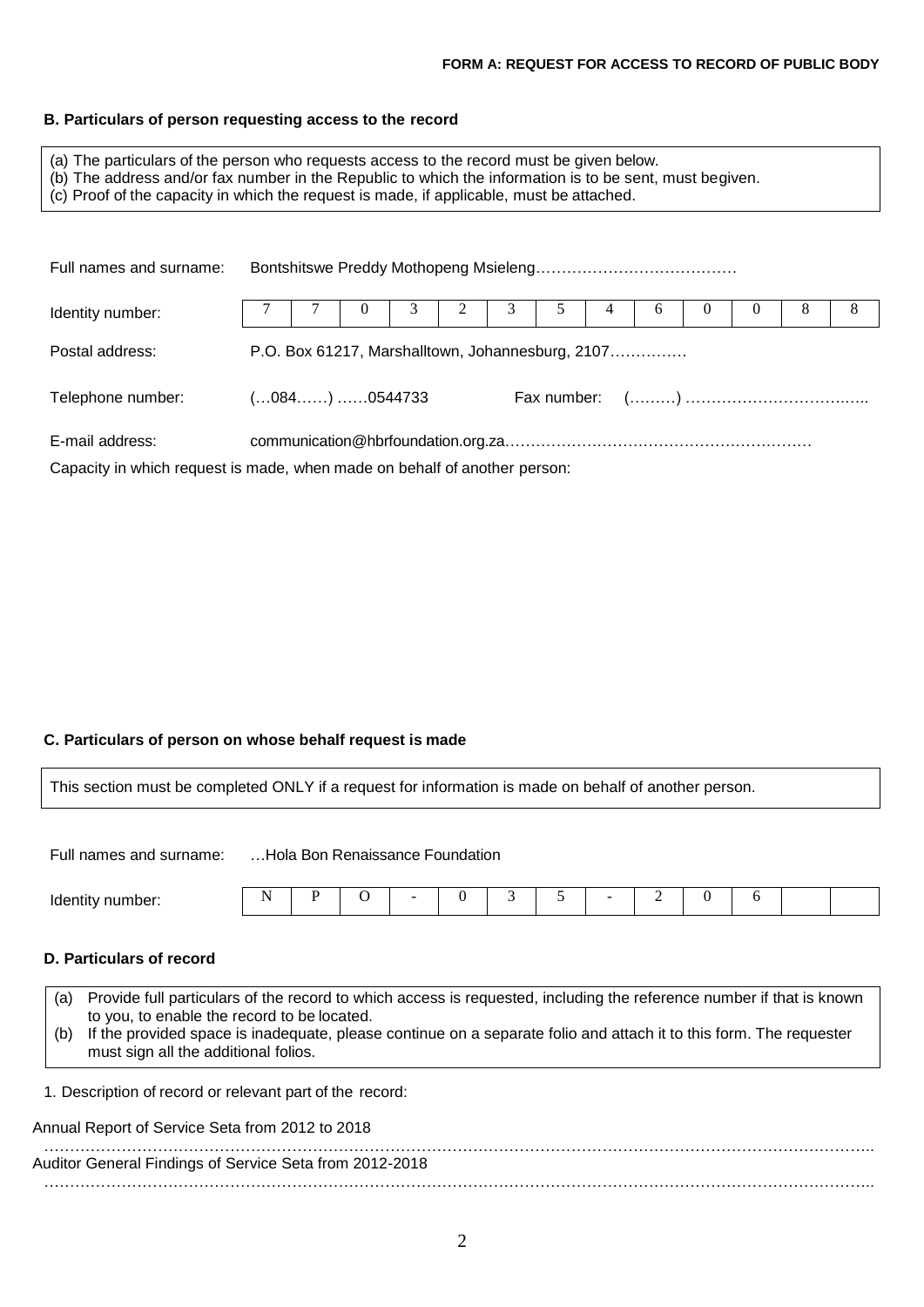### 2. Reference number, if available: ……………………………………………………………………………………………………

3. Any further particulars of record: - We request from 2012-2018 of the below :

| 3.1 List of Service Seta Court Cases (won/lost) and how much was Spend                                         | (from 2012-2020) |
|----------------------------------------------------------------------------------------------------------------|------------------|
| 3.2 List of Service Seta Banks used, Accounts, and Investment both locally and Offshore  (from 2012-2020)      |                  |
| 3.3 Report of Funds returned to the National Skills Authority by Service Seta                                  | (from 2012-2020) |
|                                                                                                                |                  |
|                                                                                                                | (from 2012-2020) |
|                                                                                                                |                  |
|                                                                                                                | (from 2012-2020) |
| 3.8 List of Businesses that received Services Seta Tenders and Discretionary Grants with Value and Discription |                  |
| (from 2012-2020)                                                                                               |                  |
| 3.9 List of Businesses that we grapted and such contracts were never Implemented and/or were cancelled (from   |                  |

iu such contracts were never Implemented and/or were cancelled ( from 2012-2020)

| (from 2012-2018) |
|------------------|
| (from 2012-2018) |
| (from 2012-2018) |
| (from 2012-2018) |

### **E. Fees**

- (a) A request for access to a record, other than a record containing personal information about yourself, will be processed only after a request fee has been paid.
- (b) You will be notified of the amount required to be paid as the request fee.
- (c) The **fee payable for access** to a record depends on the form in which access is required and the reasonable time required to search for and prepare a record.
- (d) If you qualify for exemption of the payment of any fee, please state the reason for exemption.

Reason for exemption from payment of fees:

HBR Foundation is a non profit organisation, and as well a non government organisation,

Striving to empower the poor of the poorest and the historically Disadvantaged Society

The African Empowerment , Advancing Social Justice, The Defender of the Democracy and Protector of the human Race Fostering the advancement of a Skilled Society…………

### **F. Form of access to record**

If you are prevented by a disability to read, view or listen to the record in the form of access provided for in 1 to 4 below, state your disability and indicate in which form the record is required.

Disability: **Form in which record**  $\blacksquare$ is required:

Mark the appropriate box with an **X**.

NOTES:

- (a) Compliance with your request for access in the specified form may depend on the form in which the record is available.
- (b) Access in the form requested may be refused in certain circumstances. In such a case you will be informed if access will be granted in another form.
- (c) The fee payable for access to the record, if any, will be determined partly by the form in which access isrequested.

|                                                                                                                                               | 1. If the record is in written or printed form: |  |                      |   |                                 |  |
|-----------------------------------------------------------------------------------------------------------------------------------------------|-------------------------------------------------|--|----------------------|---|---------------------------------|--|
|                                                                                                                                               | copy of record*                                 |  | inspection of record |   |                                 |  |
| 2. If record consists of visual images -<br>(this includes photographs, slides, video recordings, computer-generated images, sketches, etc.): |                                                 |  |                      |   |                                 |  |
|                                                                                                                                               | view the images                                 |  | copy of the images*  | Х | transcription of the<br>images* |  |